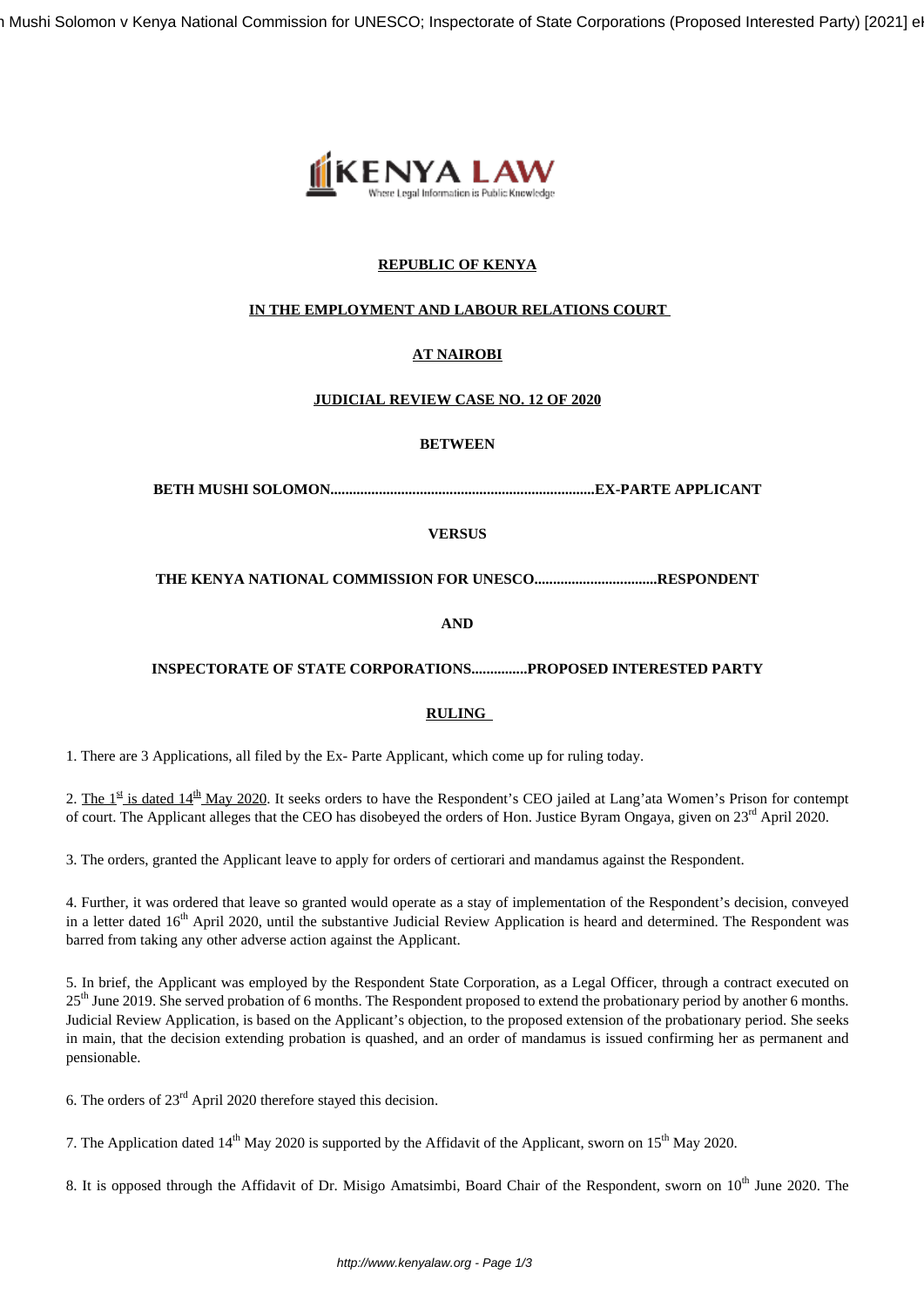Respondent concedes receipt of the orders of 23<sup>rd</sup> April 2020. It is explained that there is an on-going probe, into the academic and professional certificates submitted by the Applicant to the Respondent on her recruitment. This probe is being conducted by the Board, alongside the deliberations relating to Applicant's probation. The Applicant cannot perform Board-related duties, as she is the subject of the Board deliberations. The CEO offers secretariat services to the Board. The Applicant has been allowed, pursuant to the orders of the Court, to continue discharging other functions unrelated to the Board. Administrative allocation of duties, cannot be interpreted as adverse action taken against the Applicant by the Respondent, in disobedience to the orders of 23<sup>rd</sup> April 2020.

9. The  $2^{\text{nd}}$  Application is dated 15<sup>th</sup> June 2021. It is based on a letter to show cause dated 3<sup>rd</sup> June 2021, issued by the Respondent to the Applicant. The Applicant seeks an order, staying implementation of the letter to show cause. The Application is based on the Affidavit of the Applicant, sworn on  $15<sup>th</sup>$  June 2021. She states that the orders of  $23<sup>rd</sup>$  April 2020, which barred the Respondent from taking adverse actions against the Applicant, did not allow the Respondent to issue the letter to show cause.

10. The last Application is dated  $5<sup>th</sup>$  August 2021. It was triggered by a letter dated 26<sup>th</sup> July 2021, issued to the Applicant, by the proposed Interested Party, The Inspectorate of State Corporations. The Inspectorate was in the process of auditing the affairs of the Respondent, and issued the letter summoning the Applicant, to shed light on the allegations against her, which are the same allegations made by the Respondent against her. She was to appear before the Inspectorate on 11<sup>th</sup> August 2021. Parties have not disclosed to the Court, by way of additional Affidavits, what transpired at the Inspectorate on the material date.

11. The Inspectorate filed Grounds of Opposition dated  $14<sup>th</sup>$  September 2021. Its position is that it has no legal capacity to be sued, as it is an office mandated under Section 18 and 19 of the State Corporations Act, Cap 446 of the Laws of Kenya, to carry out audits and routine inspection of State Corporations.

12. Parties agreed that the 3 Applications, are determined on the strength of written submissions. The Inspectorate however indicated it would adopt its Grounds of Opposition in their entirety, and would not make submissions. The Applicant filed her submissions dated  $17<sup>th</sup>$  September 2021. The Respondent was advised by the Court on  $1<sup>st</sup>$  October 2021, to ensure its submissions are on record, but at the time of writing this ruling, the submissions for the Respondent do not seem to be on record.

## *The Court Finds*: -

13. There are orders, issued by the Court, which granted leave to the Applicant to apply for orders of certiorari and mandamus. Leave is to operate as stay of the actions proposed by the Respondent, with respect to the Applicant's probation, academic and professional certificates.

14. Removal of the Applicant from Board functions is understandable, and cannot in the view of the Court, amount to adverse actions taken against her by the Respondent, as contemplated in the orders of 23<sup>rd</sup> April 2020. The matters under investigation against the Applicant, are before the Board. The Applicant would be conflicted, if she was to continue discharging her routine functions related to the Board. The CEO offers secretariat services to the Board, and there would be no compelling reason, for the Applicant to continue acting as the Corporation Secretary and attending all Board functions. She was assigned other duties, within her job description, as a Legal Officer. *The orders of 23rd April 2020 were not flouted in this regard, and the Application dated 14th May 2020, filed by the Applicant is declined.* 

15. The Application dated 15<sup>th</sup> June 2021, asking for suspension of the letter to show cause dated  $3<sup>rd</sup>$  June 2021, carries considerable weight. The matters the Applicant is being called to show cause about, are the same matters which were subject of the orders of  $23<sup>rd</sup>$ April 2020. The Respondent is trending on very slippery grounds, and had the Applicant applied for the Respondent to be found in contempt of court, based on the letter to show cause, such orders may well have issued. The Respondent has no reason to initiate disciplinary proceedings against the Applicant, while the orders of 23<sup>rd</sup> April 2020, remain in place. *It is ordered that pending hearing and determination of the Application for Judicial Review, implementation of the letter to show cause dated 3rd June 2021, is stayed*.

16. The last Application dated 5<sup>th</sup> August 2021 against the Inspectorate is without merit. The Inspectorate is carrying an audit of the Respondent State Corporation, and its involvement with the Applicant, is purely for audit purpose. The Applicant as an Officer of the Respondent Corporation, is subject to the regulation of the State Corporations Act, and the Mwongozo Policy applicable to State Corporations. The Inspectorate is authorized by the Act to advise the Government on all matters affecting the effective running of State Corporations, and in doing so, is allowed to call for, and inspect, all documents which relate to execution of functions of any State Corporation. The academic and professional certificates of the Applicant are among such documents. If there are adverse